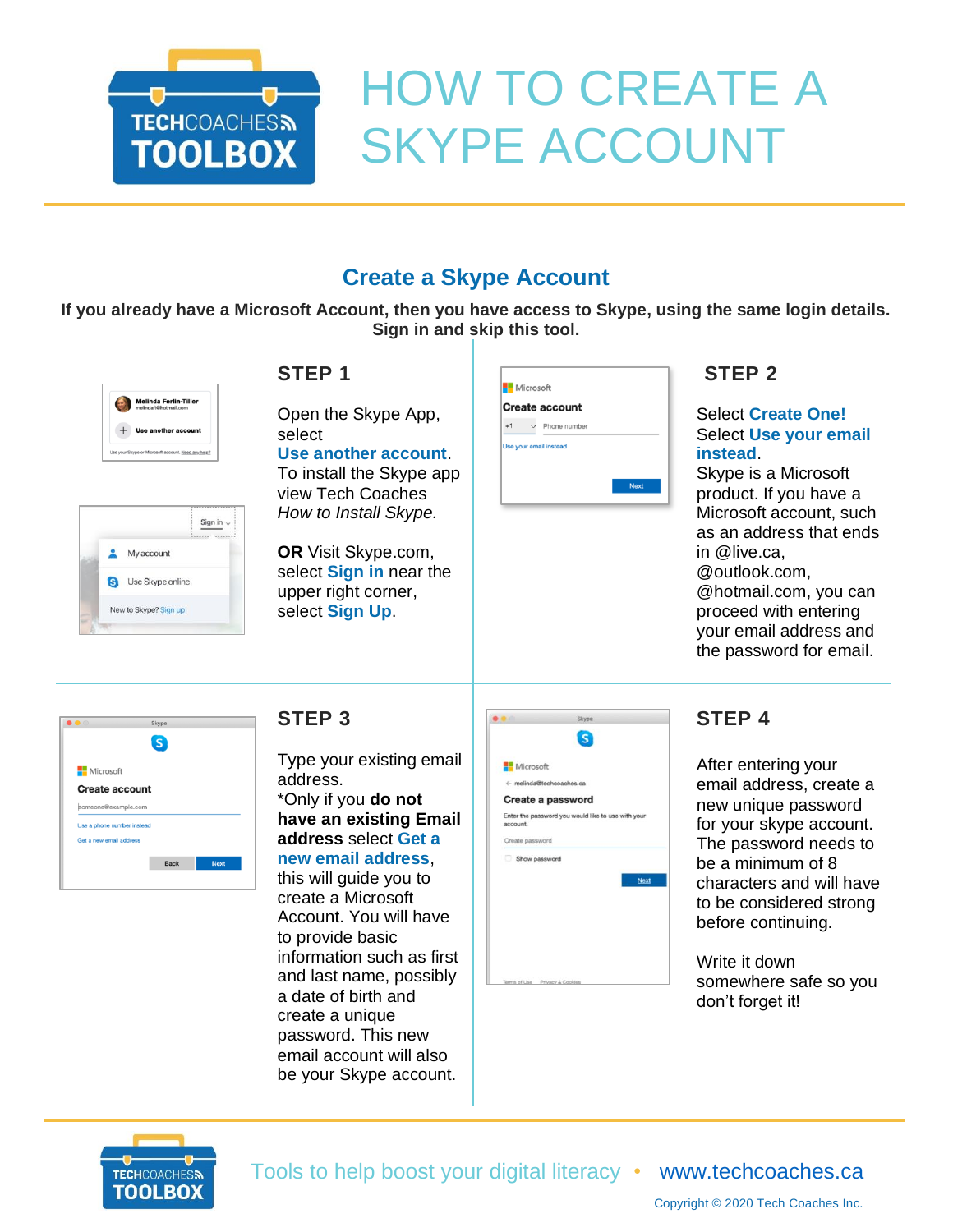

#### **STEP 6**

In order to proceed you will need to verify the creation of the Skype account. Leave the Skype page or Skype app and go to the email app or sign into your email address on the respective website.

#### **STEP 7**

Locate and open the email from **Microsoft account team**. The email should appear in your inbox within a few minutes, is not check the spam/junk folder, if still not there return to Skype and select **try again**. In the body of the message find and note down the numeric code.





Copyright © 2020 Tech Coaches Inc.